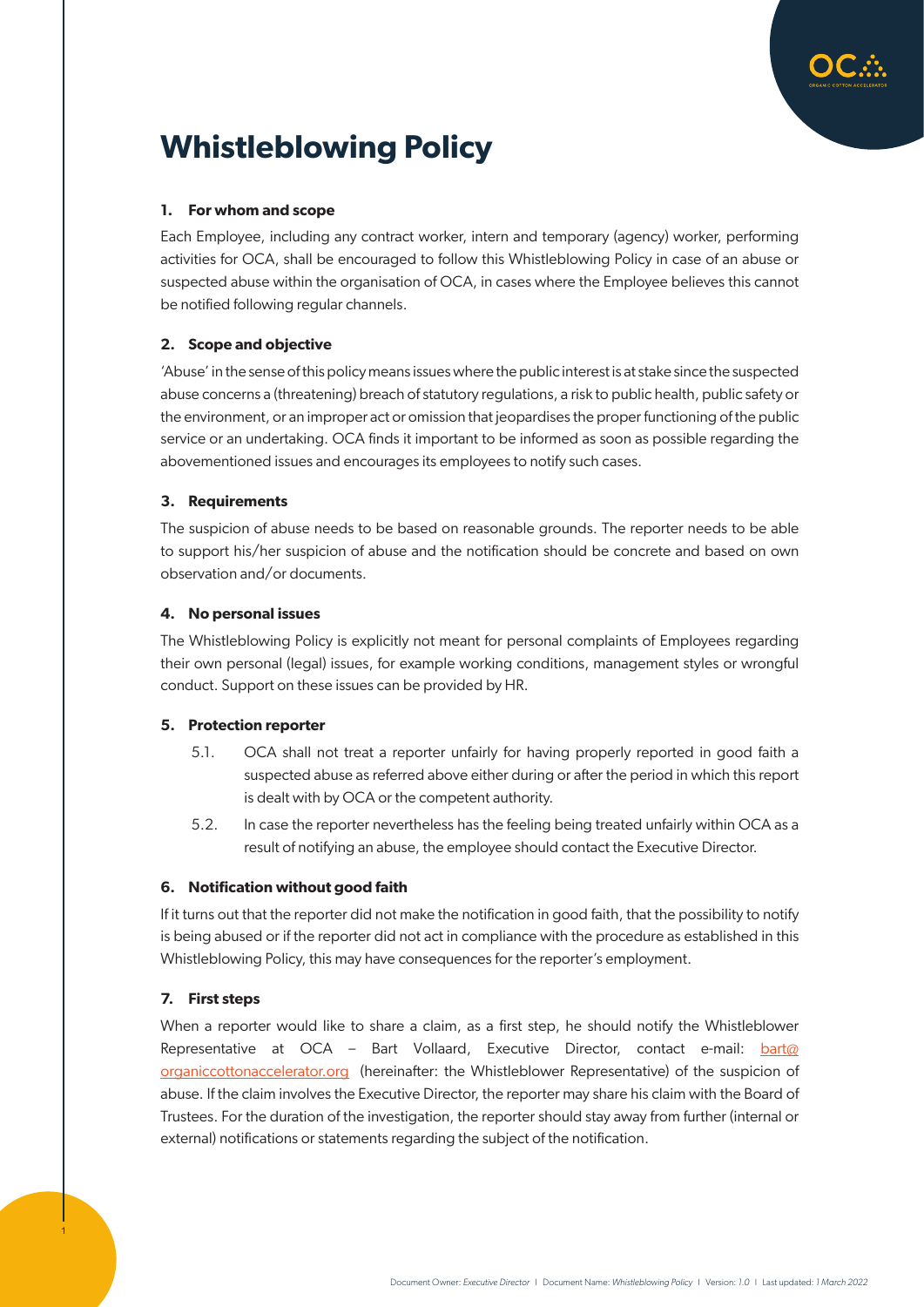

# **8. Procedure**

In order to start the procedure, the reporter should orally or in writing notify the Whistleblower Representative at OCA. Subsequently the notification shall be passed on immediately to OCA's management team. The reporter shall receive an acknowledgment of receipt.

## **9. Oral notification**

In case of an oral notification or an oral explanation in addition to a written notification, the Whistleblower Representative at OCA shall record this in writing and present this written record to the reporter for approval and signature. A copy of the record shall be given to the reporter.

# **10. Confidentiality**

Each person involved in the investigation is obliged to keep secrecy and to handle the information concerning the notification confidentially. In case the notification is done to the person of trust and the reporter did not give his consent to disclose his identity, all correspondence with regard to the notification should be sent to the person of trust, which ensures that it will be passed on immediately to the reporter.

## **11. Data protection**

OCA shall ensure that the information concerning the notification is stored and processed in such a way that it is only physically and electronically accessible to the persons involved in dealing with this notification.

# **12. Advisor**

The reporter may consult an advisor about the suspicion of abuse on his expense. However, this should be a person that is bound to confidentiality due to his position. The reporter may request the advice department of the House for Whistleblowers for information, advice and support with respect to the suspicion of abuse. For more information regarding the House for Whistleblowers, OCA refers to: https://huisvoorklokkenluiders.nl.

## **13. Decision to not start an investigation**

- 13.1. OCA's management shall set up an investigation into the reported suspicion of abuse unless:
	- a. the suspicion is not based on reasonable grounds; or
	- b. it is clear at the outset that the matter reported does not involve suspicion about abuse.
- 13.2. In case OCA decides not to set up an investigation, it shall inform the reporter of this in writing within fifteen working days following the notification. This communication shall also state the reasons why the suspicion is not based on reasonable grounds or that it is clear at the outset that the matter reported does not involve suspicion of abuse.

## **14. Information on start of investigation**

The Whistleblower Representative shall inform the reporter immediately in writing of the fact that an investigation has been set up and the identities of the persons carrying out the investigation. The Whistleblower Representative shall also inform the people to which the notification is related, unless this could have a detrimental effect on the investigation or on enforcement.